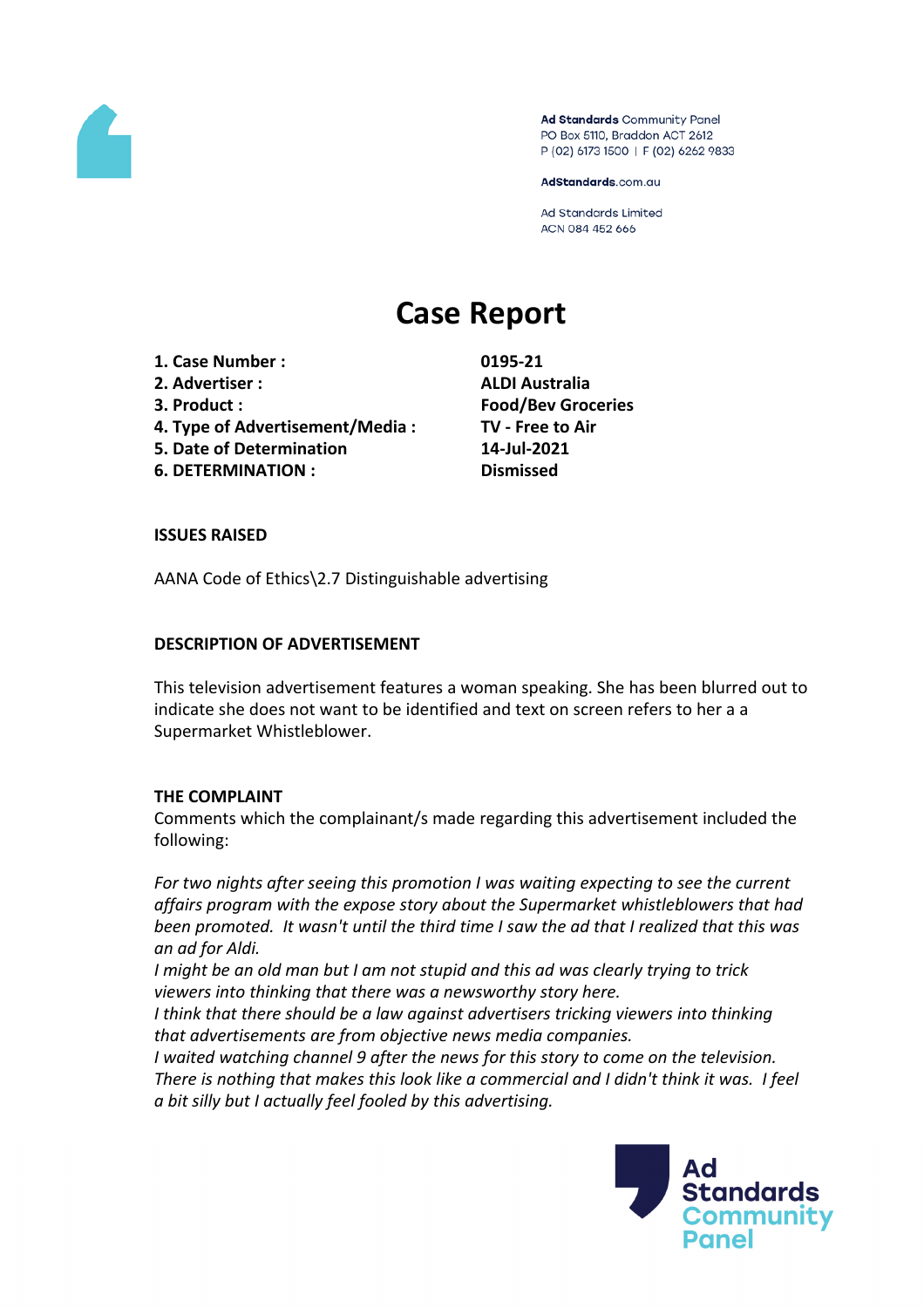

#### **THE ADVERTISER'S RESPONSE**

Comments which the advertiser made in response to the complainant/s regarding this advertisement include the following:

*Please find ALDI's response outlined below and supporting documents attached.*

#### *Description of advertisement*

*The complaint to which we are responding does not specify which ALDI ad is the subject of the complaint. In the period 30 May 2021 to 26 June 2021, ALDI ran a series of TVCs with a common theme: disguised former employees of Coles and Woolworths revealing that while employed by one of those supermarkets they shopped at ALDI in preference to Coles or Woolworths because of the savings they were able to achieve.*

*While each of these ads employs a humorous "mockumentary style" format, only the first ads in the series included a reference to "supermarket whistleblowers". In light of the complainant referring to "supermarket whistleblowers", we have responded in relation to the ads that fit this description (the advertisements complained of).*

*The advertisements complained of included the following:*

*Teaser TVC (30 May 2021 to 1 June 2021 in NSW, SA, VIC, QLD, WA) This ad featured three disguised former Coles and Woolworths employees who are described by the voice over as "the supermarket whistleblowers". This ad operated as a "teaser" for a campaign which ran for the following month. The voice over referred to "the expose of the year", and "a major undercover investigation", featured two of the women blowing whistles loudly, and ended with the ALDI logo and the ALDI Good.Different tagline used in ALDI main media advertising since May 2017.*

*Alice 15 seconds and 30 seconds TVC (30 May 2021 to 7 June 2021 in NSW, SA, VIC, QLD, WA): These ads featured "Alice", a disguised former Woolworths employee who said she shopped at ALDI for the entire 18 months that she worked at Woolworths. (While the name of her former employer is "beeped" out for dramatic effect, "Alice" is clearly identifiable as a former Woolworths employee by her green work uniform.) The ad opens with the voice over "the supermarket whistle blowers" as two women are seen blowing whistles loudly. We then see "Alice" as she describes how shopped at ALDI for the whole time that she worked for [name of supermarket beeped out for dramatic effect]. The voice over repeats some of what Alice says in a clearly over-thetop mock dramatic fashion: "the whole time!", "hidden bags!", "disguises!", "cheaper groceries!". The ad finishes with the voice over saying "It's shocking how much you'll save" as the ALDI logo and the ALDI tagline Good.Different appears onscreen.*

*The complaint*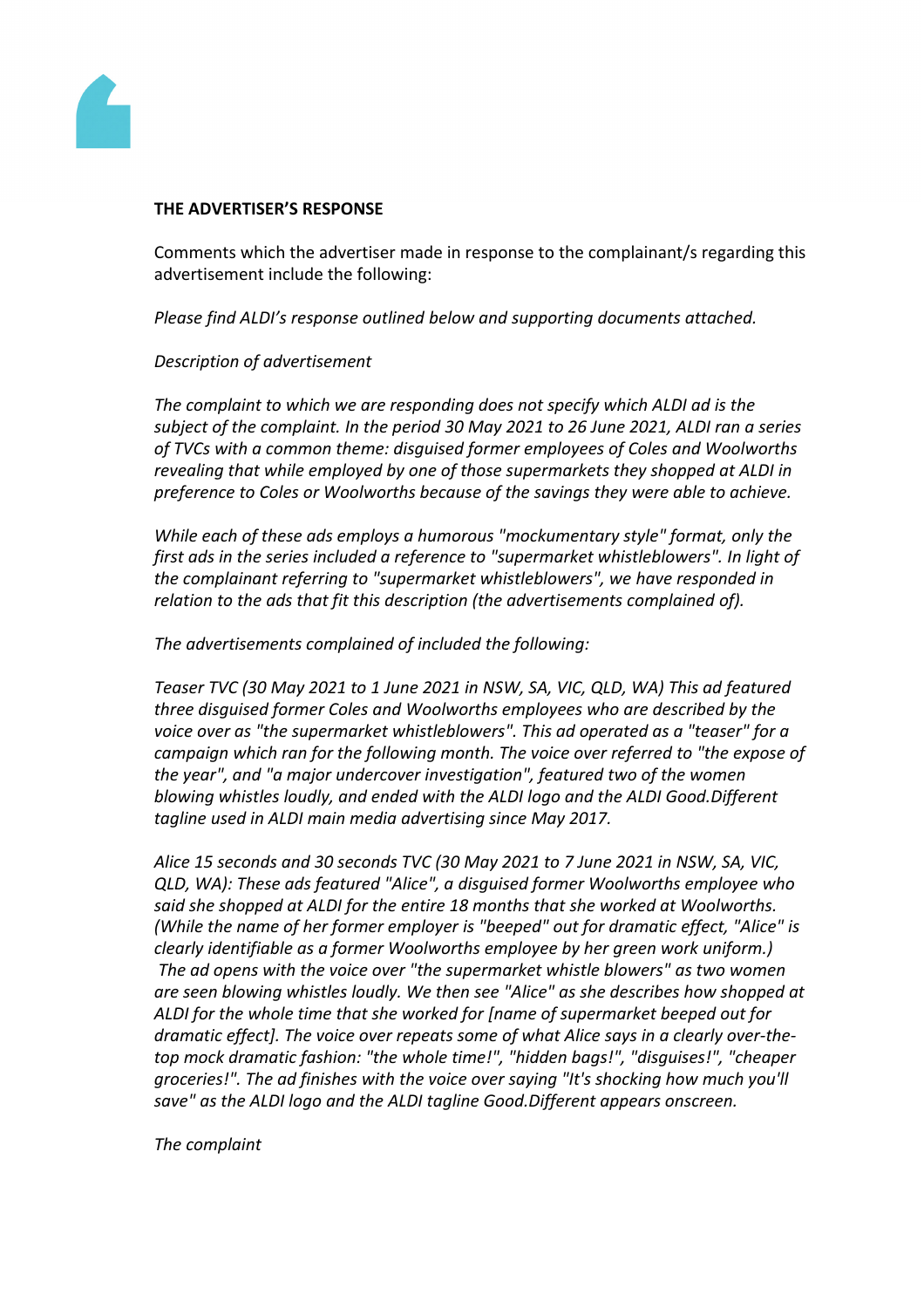

*The complaint that we are responding to states that the advertisements complained of "look like a news program", and that they were designed to "trick viewers" into thinking that they were a news story rather than an ad for ALDI.*

*The relevant provision*

*The relevant provision is section 2.7 of the AANA Code of Ethics (the Code) which provides that "Advertising shall be clearly distinguishable as such".*

*The Code of Ethics Practice Note contains the following guidance:*

*Advertising or marketing communication should not be disguised as, for example, new [or] current affairs…There is no absolute requirement that advertising or marketing communication must have a label however it must be clear to the audience.*

*Guidance can be found in the determinations of the Advertising Standards Board (the Board) when considering complaints alleging a breach of s 2.7 of the Code. In Case 0028/18 - a complaint regarding an advertisement for Lottoland that appeared at first glance to be a news bulletin - the Board noted that the ads "initially look like news bulletins", and "were designed to look like a news bulletin reporting on people celebrating [Lottoland] wins".*

*However, the Board went on to note that*

*[While] it may not be immediately clear within the first few seconds that this is an advertisement… the use of logos, disclaimers and wording would make it clear to most viewers that this is an advertisement.*

*[T]here is space for parody and satire in advertising…*

*[A]lthough the news bulletins may at first appear real, the advertisements do not use real newscasters or station branding and is clearly different from a genuine news bulletin.*

*The Board found the Lottoland ad to be "clearly distinguishable as advertising material" and determined that it did not breach section 2.7 of the Code.*

*For the reasons which follow ALDI considers that the advertisements complained of are far more removed from a Code breach than Lottoland advertisement was.*

*ALDI response to the complaint*

*ALDI submits that the advertisements complained of could not reasonably be taken as being anything other than advertisements for ALDI and do not breach section 2.7 of the Code.*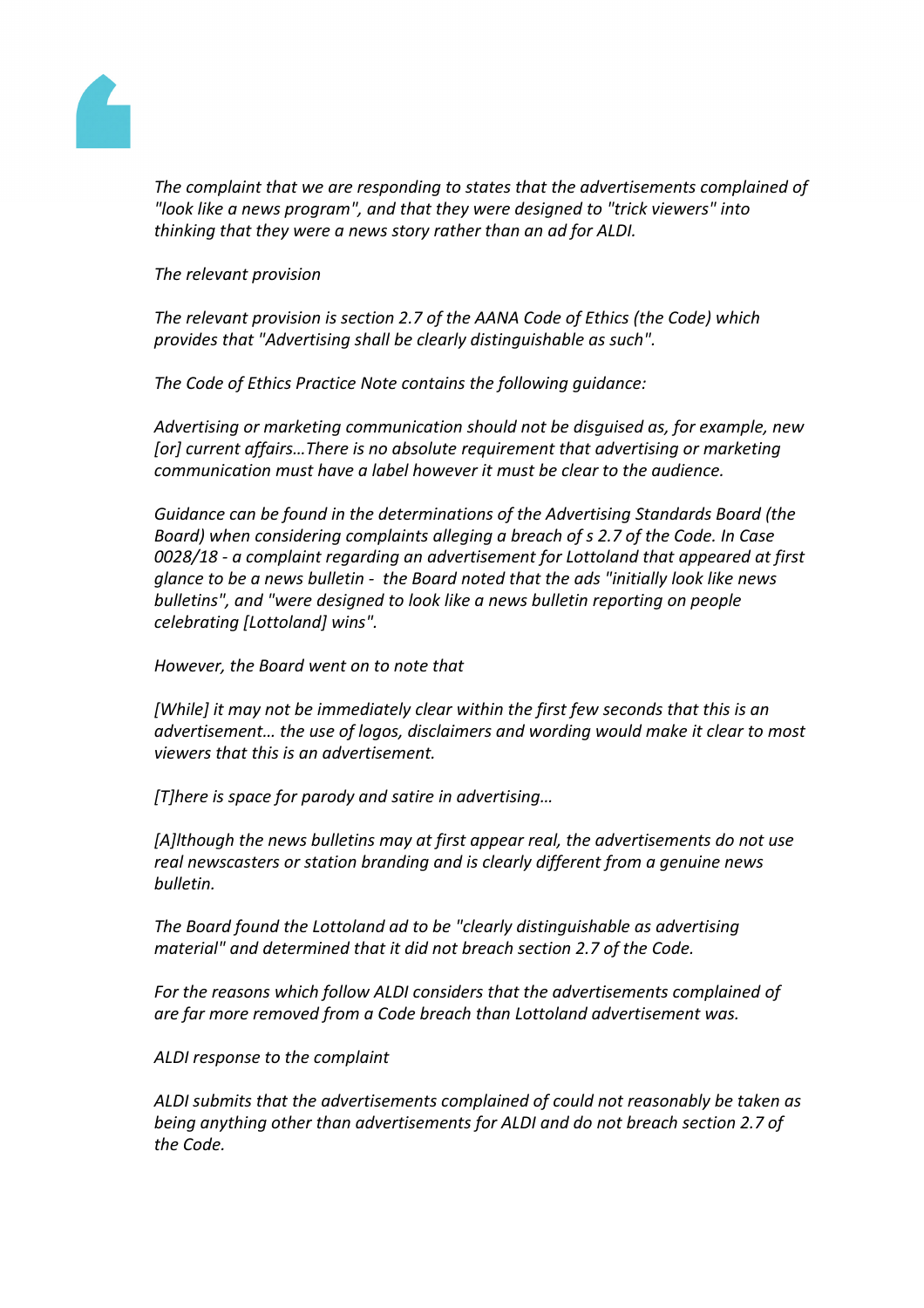

*First and fundamentally, no reasonable viewer would think that the narrative of the advertisements complained of - Coles and Woolworths employees secretly shopping at ALDI - could possibly be the subject of real investigative journalism meriting an "expose". These shopping activities are so far from newsworthy that to make them subject of a "whistleblowing" report sets up the parody of current affairs journalism which is the premise for the humour on which ALDI's messaging is based.*

*The advertisements complained of employ the following dramatic devices to heighten the absurd and satirical notion of a current affairs style "investigation" into retail shopping habits:*

*disguising former Coles and Woolworths employees and beeping out the names of their former employer for dramatic effect, while clearly identifying which supermarket they worked for through the colour of their uniforms colourful, overly dramatic language: "exposé of the year", "major undercover investigation", "the shocking truth" references to whistleblowers while actual whistles are being blown loudly ( something no actual whistleblowing report would do) the voice over using a melodramatic narrative style.*

*The advertisements complained of end with the ALDI logo and the Good.Different ALDI tagline.*

*We submit that it is abundantly clear within a few seconds of the commencement of each advertisement and then throughout that viewers are in fact watching an advertisement for ALDI. It is fanciful to suggest that viewers have been tricked into believing that they were watching a real news or current affairs teaser or report.*

*The advertisements complained of would have been understood as marketing to promote ALDI in compliance with s 2.7 of the Code.*

*Compliance with the Code*

*ALDI respectfully submits that applying prevailing community standards, the advertisement cannot be said to be in breach of section 2.7 of the Code or any other part of section 2 of the Code. We respectfully request that the complaint be dismissed.*

#### **THE DETERMINATION**

The Ad Standards Community Panel (the Panel) considered whether this advertisement breaches the AANA Code of Ethics (the Code).

The Panel noted the complainant's concern that the advertisement presents itself as a news story or promotion for a news story and it is unclear that it is an advertisement.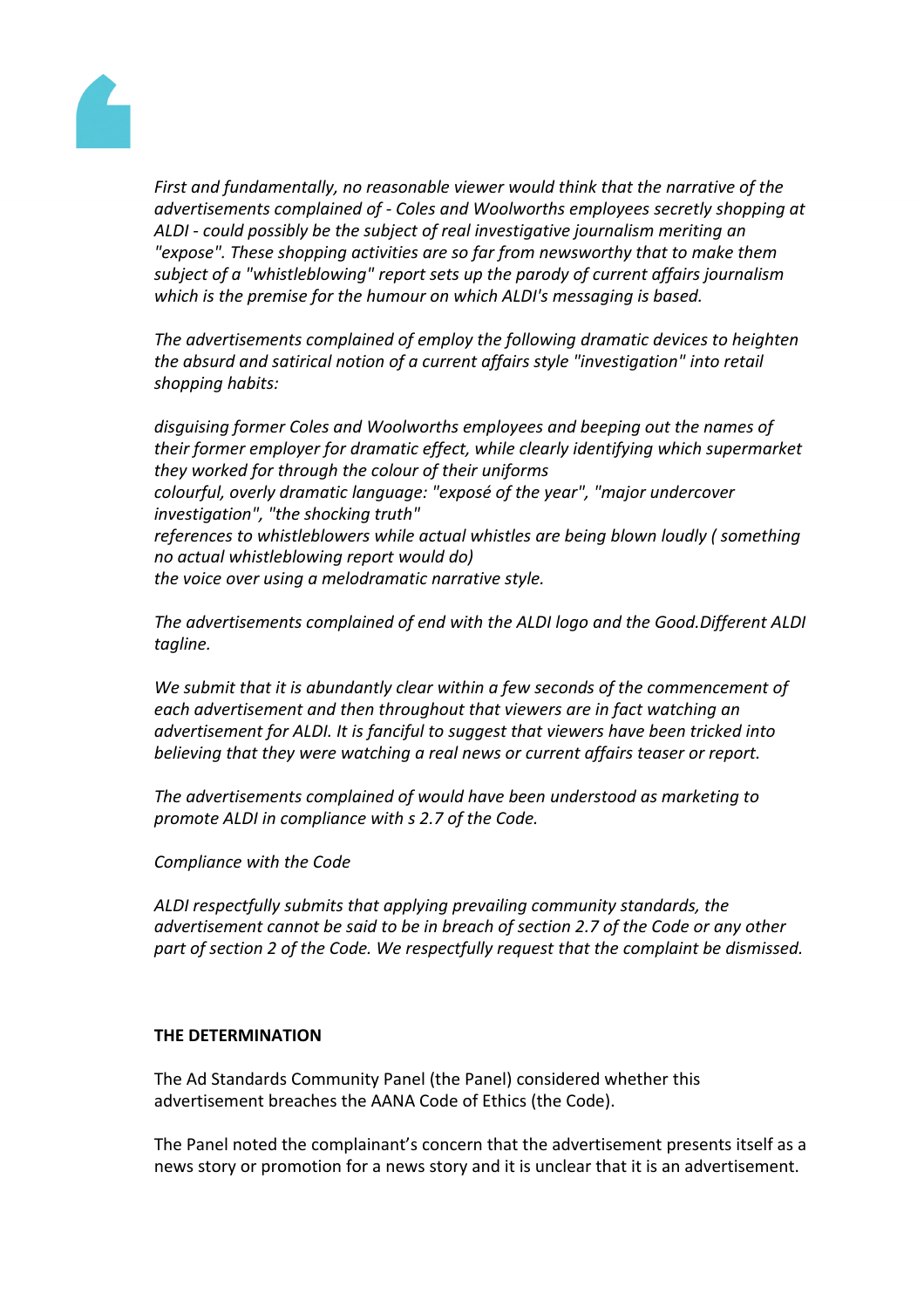

The Panel viewed the advertisement and noted the advertiser's response.

## **Section 2.7 Advertising or Marketing Communication shall be clearly distinguishable as such to the relevant audience.**

The Panel noted that it previously upheld a similar concern in case 0056-19 in which:

*"The Panel noted the television advertisement ran immediately after a segment of the Channel 7 news. The advertisement begins with the Medibank logo and the words 'HEALTH UPDATE' with a voice over stating 'This is a Medibank Health Update with Mia Greves'. Mia Greves is shown speaking into a microphone with Medibank branding. A Channel 7 News 'ticker' is on the bottom of the screen with information about stories that are coming up. Mia speaks about anxiety with infographics supporting the information she is providing. The words 'Medibank health update' are in the top right of the screen throughout the advertisement. Psychologist Dr Michael Carr-Gregg also appears in the advertisement providing information. 'B-roll' footage of young people is shown. Information on Beyond Blue and the Raising Children Network are given. At the end of the news style segment the Medibank Health Update screen is again shown and the voice over states 'to find out more search Medibank Health Updates. The news-style ad is then followed by another advertisement for Medibank with a voiceover speaking about the benefits of Medibank and people giving testimonials.*

*"…The Panel considered that technically the branding elements may be recognizable as an advertisement to some viewers but in the Panel's view it was not clearly distinguishable to a broad audience of news viewers. Overall, the Panel considered that the advertisement content was not clearly distinguishable as such to the relevant audience."*

In contrast to the above case, the Panel considered that the current advertisement does not have any news or current affairs program branding and that the voiceover of the advertisement speaks in a less formal manner and tone than a legitimate news/current affairs program promotion. The Panel noted that the advertisement is not providing advice or serious information.

The Panel noted that the advertisement clearly shows the Aldi logo at the end and considered that it is apparent that it is an Aldi promotion.

The Panel considered that this advertisement, though designed to attract attention by inducing a temporary confusion in the viewer, is clearly distinguishable as advertising material and determined that the advertisement did not breach Section 2.7 of the Code.

# **Section 2.7 Conclusion**

The Panel considered that the advertisement was clearly distinguishable as such.